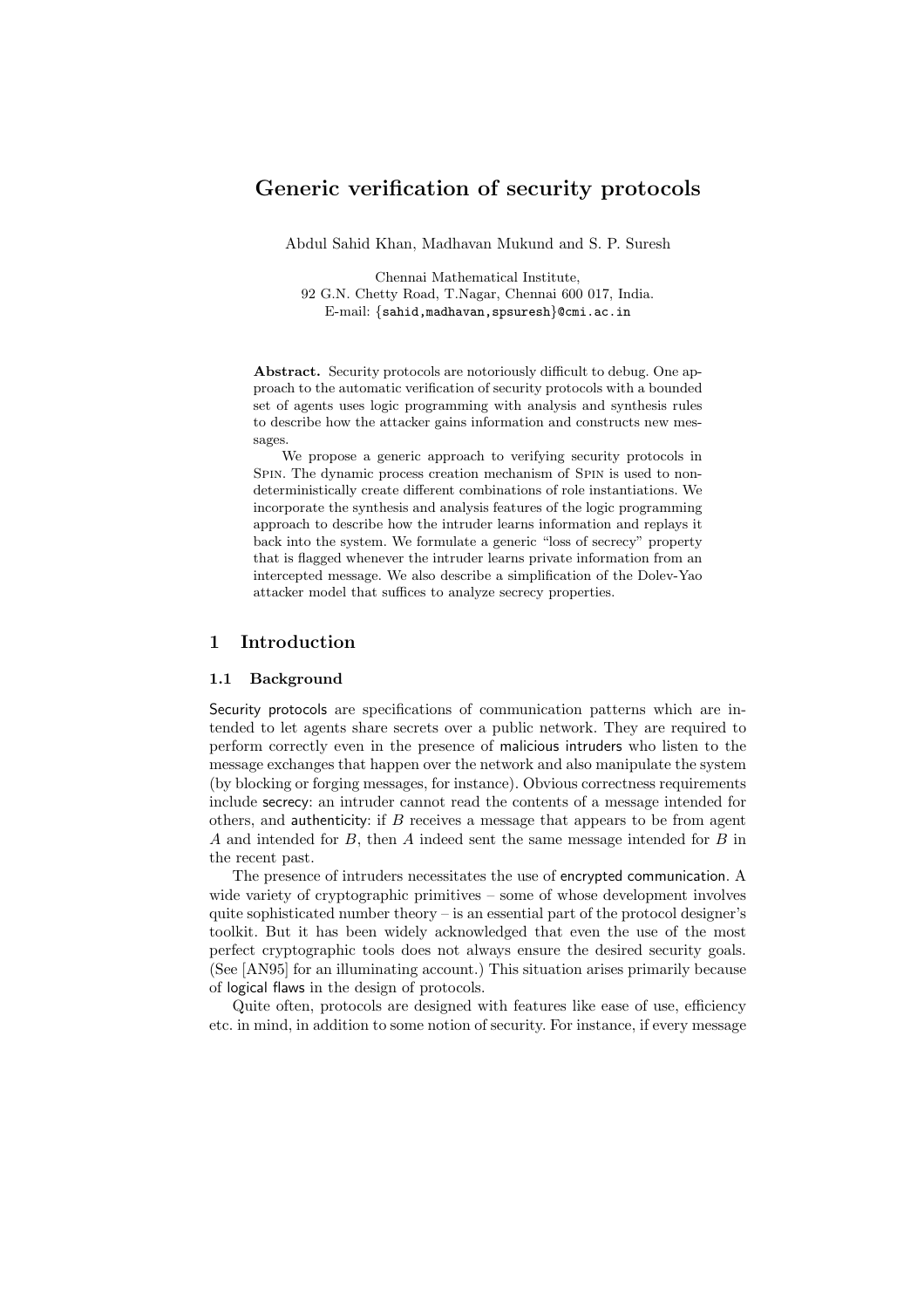of a protocol were signed in the sender's name and then encrypted with the receiver's public key, it appears as if a lot of the known security flaws do not occur. But it is not usual for every message of a protocol to be signed. This could either be for reasons of efficiency or because frequent use of certain long-term keys might increase the chance of their being broken using cryptanalysis. Great care needs to be exercised in such situations. The following example protocol highlights some of the important issues nicely. It is based on a protocol designed by Needham and Schroeder [NS78] and is aimed at allowing two agents A and B to exchange two independent, secret numbers. It uses public-key encryption but does not require agents to sign their messages.

$$
\begin{aligned} \text{Msg 1. } A &\rightarrow B: \{x, A\}_{pubk_B} \\ \text{Msg 2. } B &\rightarrow A: \{x, y\}_{pubk_A} \\ \text{Msg 3. } A &\rightarrow B: \{y\}_{pubk_B} \end{aligned}
$$

Here public  $\mu b k_A$  and public keys of A and B, respectively, and  $\{x\}_k$  is the notation used to denote  $x$  encrypted using key  $k$ . In the protocol,  $x$  and  $y$  are assumed to be newly generated, unguessable (with high probability, of course!), previously unused numbers, also called nonces (nonce stands for "number once used"). In message 2,  $B$  includes  $A$ 's nonce. On seeing it  $A$  is assured that  $B$ has received message 1, since only  $B$  can decrypt the first message and use  $x$  in a later message. Similarly on receipt of the third message,  $B$  is assured of  $A$ 's receipt of y.

At the end of a session of the protocol, both  $A$  and  $B$  share the secrets  $x$ and y and both also know that the other agent knows x and y. But it has been shown [Low96] that x and y are not necessarily known only to A and B. (Such a property needs to be satisfied if we want to use a combination of  $x$  and  $y$  as a key shared between  $A$  and  $B$ , for example.) The attack (called Lowe's attack) is given below:

$$
\begin{array}{ll}\n\text{Msg }\alpha.1. & A \rightarrow I & : \{x, A\}_{pubk_I} \\
\text{Msg }\beta.1. & (I)A \rightarrow B & : \{x, A\}_{pubk_B} \\
\text{Msg }\beta.2. & B \rightarrow (I)A : \{x, y\}_{pubk_A} \\
\text{Msg }\alpha.2. & I \rightarrow A & : \{x, y\}_{pubk_A} \\
\text{Msg }\alpha.3. & A \rightarrow I & : \{y\}_{pubk_I} \\
\text{Msg }\beta.3. & (I)A \rightarrow B & : \{y\}_{pubk_B}\n\end{array}
$$

In the above attack,  $(I)A \rightarrow B$ : m means that the intruder is sending message m to B in A's name, whereas  $A \rightarrow (I)B$ : m means that the intruder is blocking a message sent by A intended for B. The above attack consists of two parallel sessions of the protocol, one (whose messages are labelled with  $\alpha$ ) involving A as the initiator and  $I$  as responder, and the other (whose messages are labelled with  $\beta$ ) involving I (in A's name) as the initiator and B as the responder. (This shows that the names  $A, B, x$  and y mentioned in the protocol specification are just placeholders or abstract names, which can be concretely instantiated in different ways when the protocol is run. So according to  $A$  and  $B$ , they have just had a normal protocol session with I and A, respectively. But I knows better!) After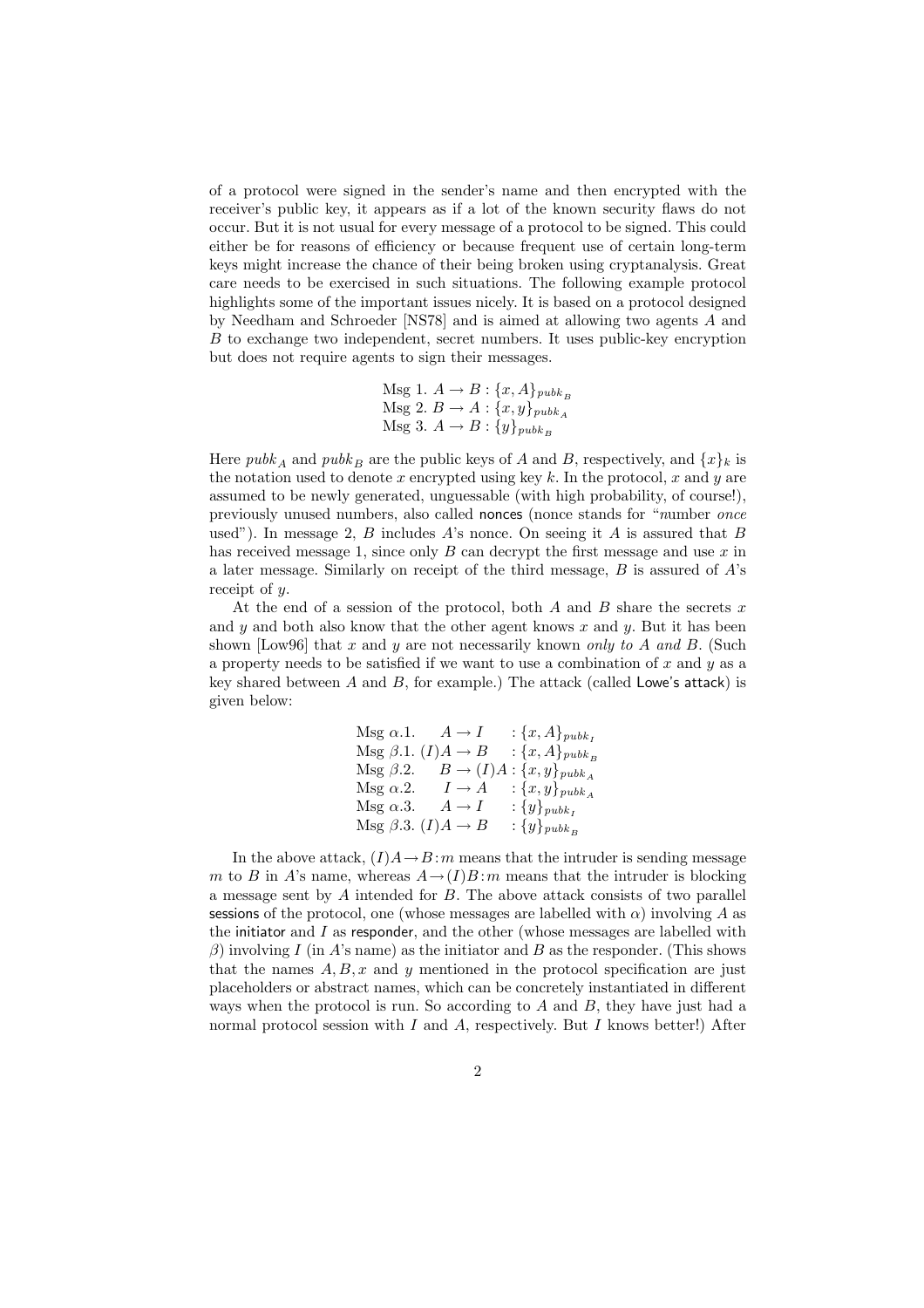the fifth message above, the intruder gets to know  $y$  which is the secret generated by  $B$  in a session with someone whom  $B$  believes to be  $A$ . This shows that the protocol does not satisfy the following property: whenever an agent B engages in a session of the protocol as a responder and B believes that the initiator is A, then the secret generated by B is known only to A and B. The seriousness of this flaw depends on the kinds of use the protocol is put to. It is worth noting that this attack does not depend on weaknesses of the underlying encryption mechanism (nor even on some keys being guessed by chance). It is also worth noting that this attack on the (simple enough) Needham-Schroeder protocol was discovered seventeen years after the original protocol was proposed. [Low96] also suggests a fix for the protocol:

$$
\begin{aligned} \text{Msg 1. } A &\rightarrow B: \{x, A\}_{pubk_B} \\ \text{Msg 2. } B &\rightarrow A: \{x, y, B\}_{pubk_A} \\ \text{Msg 3. } A &\rightarrow B: \{y\}_{pubk_B} \end{aligned}
$$

It is easy to see that the above attack does not happen anymore, but that still doesn't prove that the protocol does not have any vulnerabilities.

The above discussion illustrates the pitfalls in security protocol design, and also highlights the need for a systematic approach to protocol design and analysis. There are two possible approaches:

- Development of a design methodology following which we can always generate provably correct protocols. The work in [AN96], which gives a flavour of the kinds of useful heuristics which improve protocol design, is a step in this direction.
- Development of systematic means of analysing protocols for possible design flaws. The bulk of the work in formal methods for security protocols focuses on this approach. Here again, there are two possibilities:
	- Development of methods for proving the correctness of certain aspects of protocols.
	- Development of systematic methods for finding flaws of those protocols which are actually flawed.

There has been much work in applying automated theorem proving ([Pau98] and [Bol97] are some representative papers) and specialised belief logics ([BAN90], [AT91], [GNY90], [SC01] is a sampling of the literature) to prove properties of protocols.

In this paper, we describe our experiments with applying the Spin modelchecking tool to verify security protocols. The outline of the paper is as follows. In the rest of this section, we discuss the issues which arise in model checking security protocols, and also set our work in the context of other research in this area. In Section 2, we develop a formal model for security protocols. In the next section, we give a high-level description of how we verify security protocols in Spin, using the Needham-Schroeder protocol as a running example. Our approach makes use of some new observations about the properties required of the intruder. We formally justify our assumptions in Section 4. The final section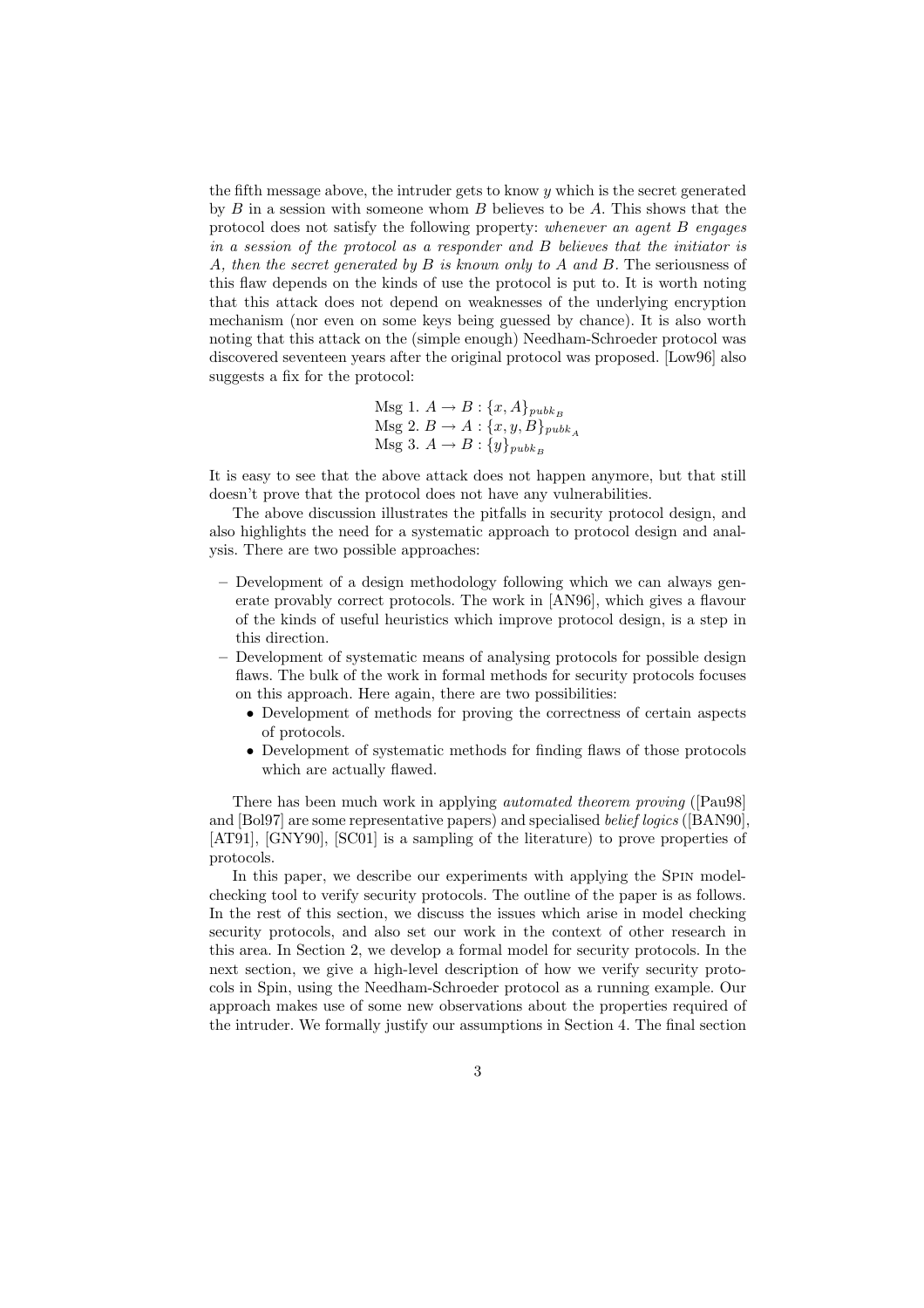summarizes the work and discusses future directions. The full Promela code for modelling the Needham-Schroeder protocol is provided in the technical report [KMS05].

### 1.2 Model checking security protocols

Much of the literature in formal methods for security protocols is devoted to methods for detecting flaws in protocols using the model checking approach – [Low96], [LR97], [MMS97], [Sch96], and [Sch97] is a representative sample. This approach has enjoyed great success in unearthing bugs in many protocols – long after the protocols had been put into use, in some cases. [CJ97] is a good reference for the many attacks which have been uncovered by formal verification tools.

Model checking security protocols is particular challenging. Unlike many other communication protocols, the actual data which is transferred in the message exchanges is also of importance in security protocols. For instance, in the Needham-Schroeder protocol, the nonce which  $B$  receives in the third message should be the same as the one it sent in the second message. But that is not all. The names  $A, B, n$  which occur in the protocol descriptions are placeholders. During a run of the protocol, they will be instantiated with concrete agent names like sahid, madhavan, spsuresh, etc., and concrete nonces – like a random 128 bit string, for instance. Further there may be many instantiations of the same roles occurring in one run of a protocol.

Technically speaking, we are dealing with infinite state systems and even simple problems like reachability are undecidable in various general settings. (See [DLMS99], [ALV02], [Sur03], among others, for more details.) Therefore we impose various external bounds, mainly on the number of different sessions or plays (instantiations of roles) that occur in each run of the protocol. But even then, there is a nontrivial amount of data manipulation involved, and the state space can be huge even when we consider a small number of sessions in each run. We attempt to master this complexity by looking at a generic secrecy property, and by observing the intruder structure can be considerably simplified when we search for a violation of this property.

Spin has been successfully used in model checking security protocols [MS02]. There are also reports of the use of other general purpose model checkers like Mur $\varphi$  to verify security protocols [MMS97]. Many attacks have been successfully discovered and rediscovered by these tools. But the reports in the literature either do not elaborate much on the details of the intruder model, or present an intruder which is designed with a particular attack in mind. Our work is characterised by a very simple, yet general intruder model, which helps us discover all breaches of a particular simple kind of generic secrecy property efficiently.

In particular, we allow our intruder to listen in on all the messages communicated over all the channels in the network, construct arbitrary messages out of learnt messages (using the message analysis and synthesis rules which are described in a later section), and at any point of time, send a constructed message to the appropriate agent under anyone's identity. But unlike the general Dolev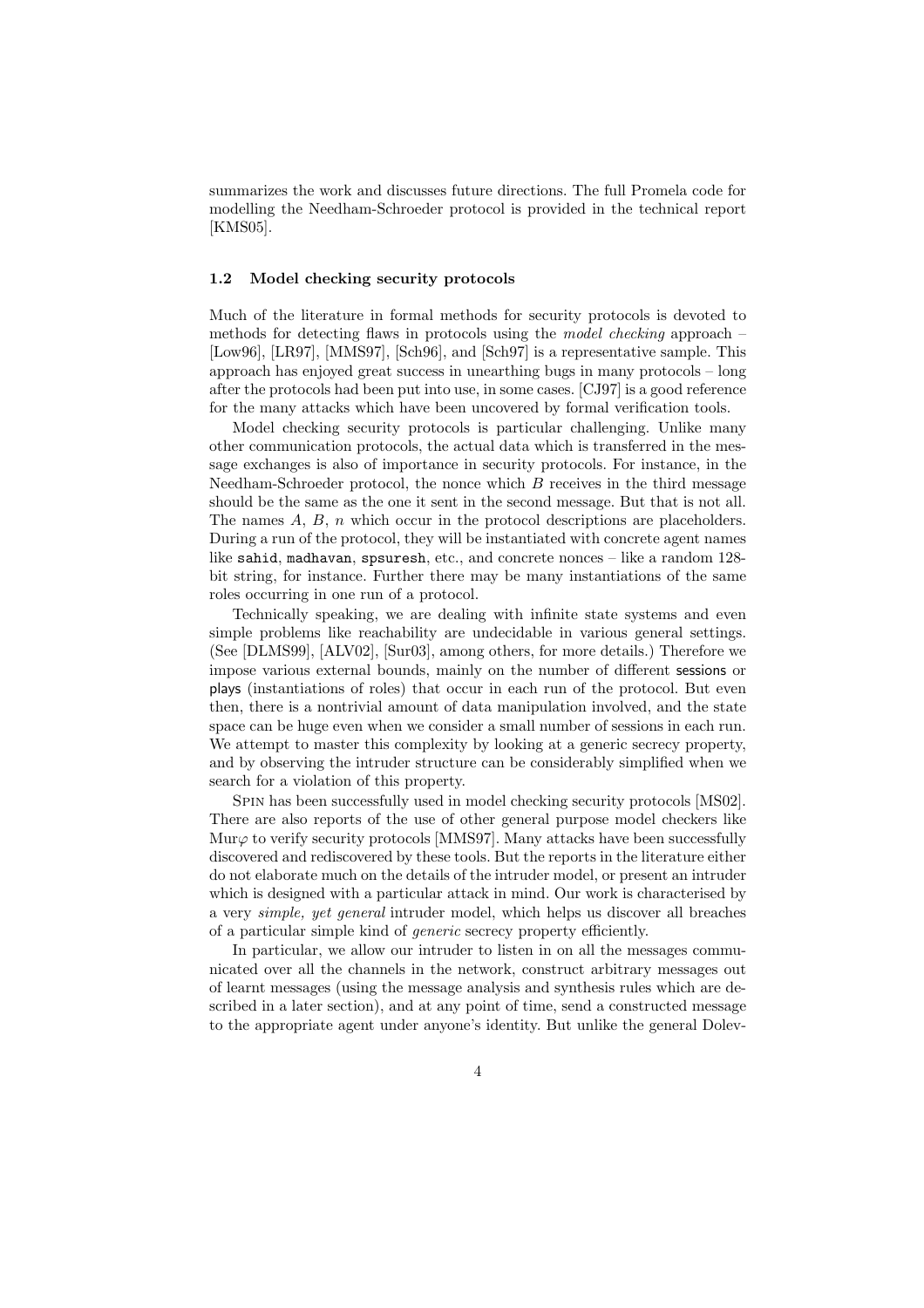Yao intruder, we do not allow our intruder to decrypt messages seen earlier using keys learnt later. This considerably simplifies the Promela code for the intruder.

There has been a lot of work based on logic programming that has been reported in the literature ([BP03], [MS01] and [DMTY97], for instance). To each protocol specification is associated a set of Horn clauses whose variables correspond to the variables occurring in the protocol specification. The negation of the desired security property is encoded as a goal formula, and one attempts to derive the formula using the clauses. In the course of a derivation, the variables are instantiated with concrete terms. These roughly correspond to spawning different sessions of the roles of the protocols, with different instantiations for the nonces and other secrets. It is proved that there is a proof of the goal if and only if there is a run of the protocol which constitutes a breach of the security property.

We feel that the model checking approach offers two advantages over the logic programming approach. Firstly, in the logic programming approach, extracting the counterexample run from a proof of the goal is not always a straightforward matter, whereas the Spin model checker readily provides us with the counterexample run when it detects a violation of the desired property. Secondly, if the model checker doesn't report an error, we know that there is no attack on the protocol within the bounds set on the parameters. On the other hand, with the logic programming approach, there is no easy way of directly bounding the number of sessions in each run of the protocol.

### 2 A formal model for security protocols

In this section we present a formal model for security protocols, which includes a description of the Dolev-Yao intruder [DY83]. Our presentation is necessarily brief. A more detailed presentation can be found in [RS05].

We start with a (potentially infinite) set of *agents Ag*, which includes the  $intruder I$  and the others, who are called *honest agents*. We also start with a set of keys K which includes long-term public, private, and shared keys, as well as temporary session keys. For every key k, we denote by  $\overline{k}$  its *inverse*. Public keys and their corresponding private keys are inverses of each other, while shared keys are their own inverses. We also assume an initial distribution of long-term keys (for example, A has his private key, everyone's public key, and a shared key with everyone else) which is common knowledge. The set of keys known to  $A$  initially is denoted  $K_A$ . We also assume a countable set of nonces N.  $\mathcal{T}_0$ , the set of basic terms, is defined to be  $K \cup N \cup Ag$ . The set of *information terms* is defined to be

$$
\mathcal{T} \ ::= \ m \mid (t_1, t_2) \mid \{t\}_k
$$

where m ranges over  $\mathcal{T}_0$  and k ranges over K. These are the terms used in the message exchanges below. We use the standard notion of subterms of a term to define  $ST(t)$  for every term t.

We model communication between agents by actions. An action is either a send action of the form  $A!B:(M)t$  or a receive action of the form  $A?B:t$ . Here A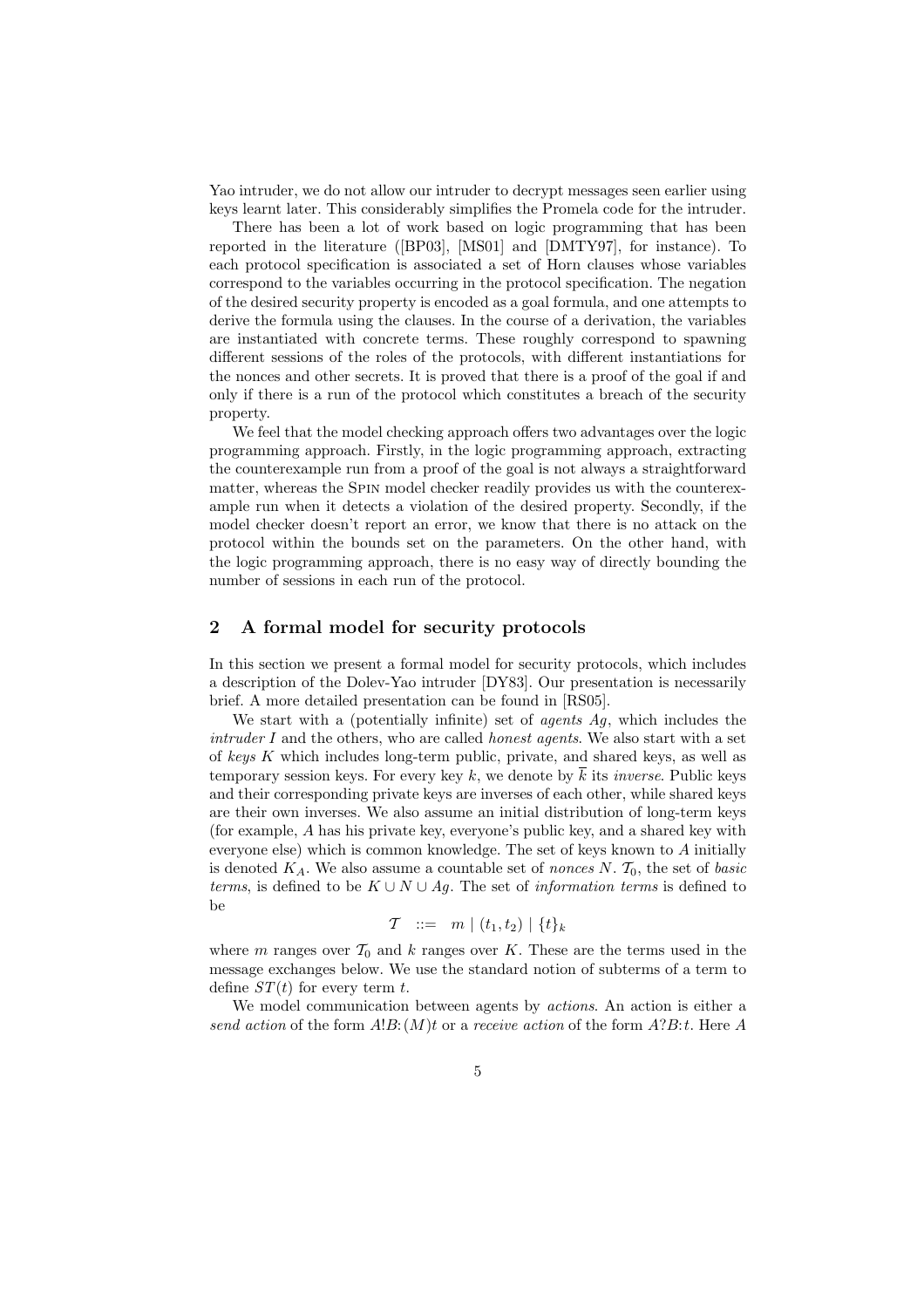and  $B$  are distinct agents,  $A$  is honest; and  $M$  denotes the set of nonces and keys occurring in t which have been freshly generated during this (send) action. We define  $term(A!B:(M)t)$  and  $term(A?B:t)$  to be t. The agent B is (merely) the intended receiver in  $A!B:(M)t$  and the purported sender in  $A?B:t$ . As we will see later, every send action is an instantaneous receive by the intruder, and similarly, every receive action is an instantaneous send by the intruder.

**Definition 1** A protocol is a pair Pr =  $(C, R)$  where  $C \subseteq T_0$  is the set of constants of Pr (intended to have a fixed interpretation in all runs of Pr, unlike fresh nonces and keys); and R, the set of roles of Pr, is a finite nonempty subset of  $Ac^+$  each of whose elements is a sequence of A-actions for some honest agent A.

The semantics of a protocol is given by the set of all its runs. A run is got by instantiating each role of the protocol in an appropriate manner, and forming admissible interleavings of such instantiations. We present the relevant definitions below.

An *information state s* is a tuple  $(s_A)_{A \in A_g}$  where  $s_A \subseteq \mathcal{T}$  for each agent A. S denotes the set of all information states. Given a protocol  $Pr = (C, R)$ , init(Pr), the *initial state of* Pr is defined to be  $(C \cup K_A)_{A \in A_q}$ .

A substitution  $\sigma$  is a partial map from  $\mathcal{T}_0$  to  $\mathcal{T}$  such that for all  $A \in Ag$ , if  $\sigma(A)$  is defined then it belongs to Ag, for all  $n \in N$ , if  $\sigma(n)$  is defined then it belongs to N, and for all  $k \in K$ , if  $\sigma(k)$  is defined then it belongs to K. The definition is generalised to arbitrary terms and actions in the usual manner.

The notion of information state that we use is very rudimentary. In general, a control state would include more detail like the number of current sessions each agent is involved in, how far it has progressed in each of them, and so on. For technical ease, we code up these details in the form of events. An event of a protocol Pr is a triple  $(\eta, \sigma, lp)$  such that  $\eta$  is a role of Pr,  $\sigma$  is a substitution, and  $1 \leq lp \leq |\eta|$ . The set of all events of Pr is denoted Events(Pr). For an event  $e = (\eta, \sigma, lp)$  with  $\eta = a_1 \cdots a_\ell$ ,  $act(e) \stackrel{\text{def}}{=} \sigma(a_{lp})$  and  $term(e) = term(act(e)).$ If  $lp < |\eta|$  then  $(\eta, \sigma, lp) \rightarrow_{\ell} (\eta, \sigma, lp + 1)$ . For any event e,  $LP(e)$ , the local past of e, is defined to be the set of all events  $e'$  such that  $e' \stackrel{+}{\rightarrow} e$ .

We intend a run of a protocol to be an admissible sequence of events. A very important ingredient of the admissibility criterion is the enabling of events given a particular information state. To treat this formally, we need to define how the agents (particularly the intruder) can build new messages from old. This is formalised by the notion synth and analz derivations.

**Definition 2** A sequent is of the form  $T \vdash t$  where  $T \subseteq T$  and  $t \in T$ .

An analz-proof (synth-proof)  $\pi$  of  $T \vdash t$  is an inverted tree whose nodes are labelled by sequents and connected by one of the analz-rules (synth-rules) in Figure 1, whose root is labelled  $T \vdash t$ , and whose leaves are labelled by instances of the  $Ax_a$  rule ( $Ax_s$  rule). For a set of terms T, analz(T) (synth(T)) is the set of terms t such that there is an analz-proof (synth-proof) of  $T \vdash t$ . For ease of notation, synth(analz(T)) is denoted by  $\overline{T}$ .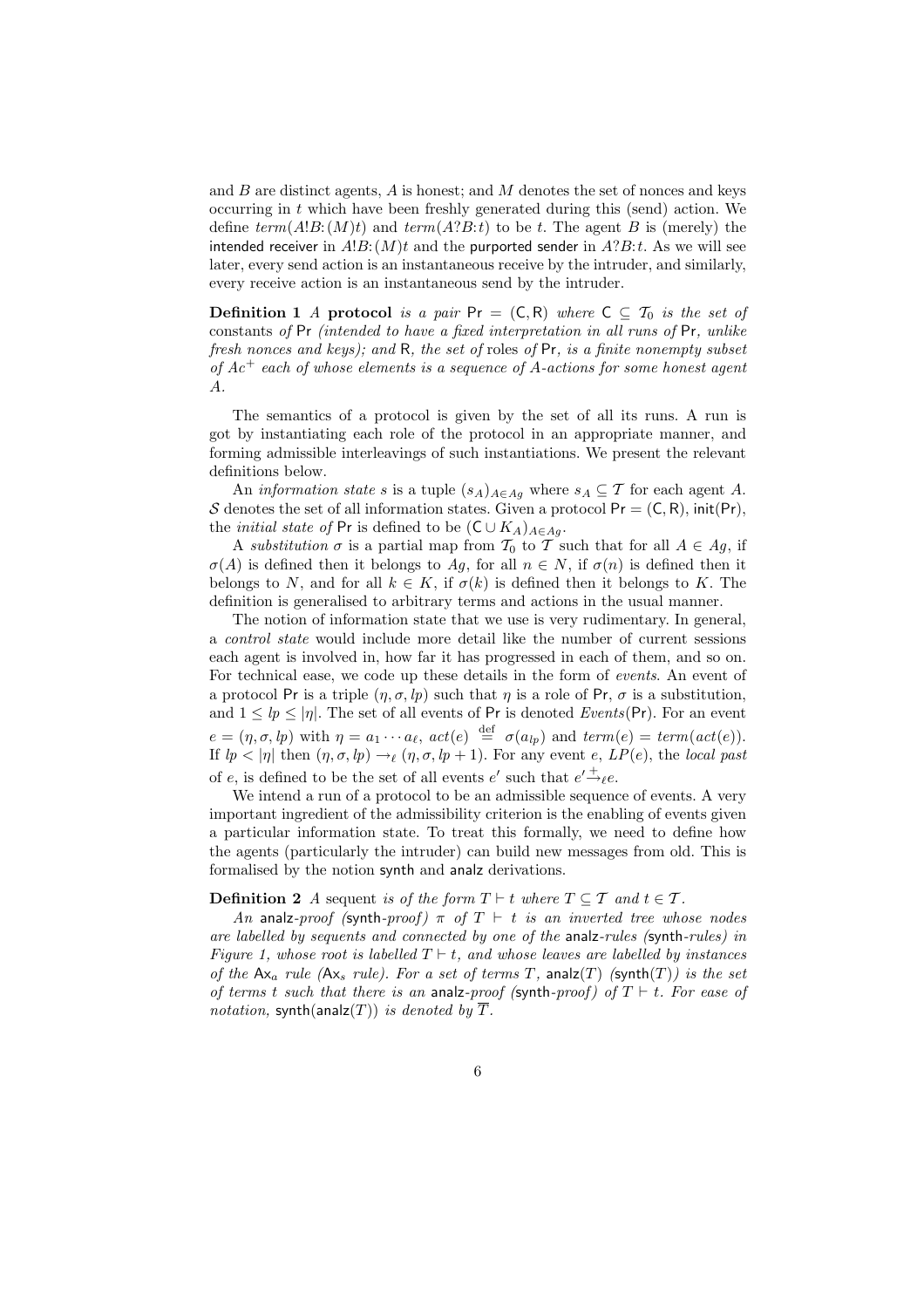| $T \cup \{t\} \vdash t$                                                | $\overline{T \cup \{t\} \vdash t}$ Ax <sub>s</sub>                                                                        |
|------------------------------------------------------------------------|---------------------------------------------------------------------------------------------------------------------------|
| $T \vdash (t_1, t_2)$ split <sub>i</sub> $(i = 1, 2)$<br>$T\vdash t_i$ | $\frac{T\vdash t_1\qquad T\vdash t_2}{T\vdash (t_1,t_2)}$ pair                                                            |
| $T \vdash \{t\}_k$<br>$T \vdash t$                                     | $\frac{T \vdash \overline{k}}{t} \text{ decrypt } \frac{T \vdash t \qquad T \vdash k}{T \vdash \{t\}_k} \text{ encrypt }$ |
| analz-rules                                                            | synth-rules                                                                                                               |

Fig. 1. analz and synth rules.

Definition 3 The notions of an action enabled at a state and update of a state on an action are defined as follows:

- A!B: (M)t is enabled at s iff  $t \in s_A ∪ M$ .
- $A?B:t$  is enabled at s iff  $t \in \overline{s_I}$ .
- $update(s, A!B: (M)t) \stackrel{\text{def}}{=} s' where s'_{A} = s_{A} \cup M, s'_{I} = s_{I} \cup \{t\}, and for all$ agents C distinct from A and I,  $s_C' = s_C$ .
- $-$  update(s, A?B:t)  $\stackrel{\text{def}}{=}$  s' where  $s'_{A} = s_{A} \cup \{t\}$  and for all agents C distinct from  $A, s_C' = s_C$ .

**Definition 4** Given a protocol Pr and a sequence  $\xi = e_1 \cdots e_k$  of events of Pr, infstate( $\xi$ ) is defined to be update(init(Pr),  $act(e_1) \cdots act(e_k)$ ). An event e is said to be enabled at  $\xi$  iff  $LP(e) \subseteq \{e_1, \ldots, e_k\}$  and  $act(e)$  is enabled at infstate( $\xi$ ).

**Definition 5** Given a protocol Pr, a sequence  $\xi = e_1 \cdots e_k$  of events of Pr is said to be a run of Pr iff:

- $−$  for all  $i : 1 \leq i \leq k$ ,  $e_i$  is enabled at  $e_1 \cdots e_{i-1}$ ,
- $-$  for all  $i: 1 \le i \le k$ ,  $NT(e_i) ∩ ST(int(Pr)) = ∅$ , and for all  $i < j \le k$ ,  $NT(e_i) \cap NT(e_j) = \emptyset$ . (This is the unique origination property of runs.)

We denote the set of runs of  $Pr$  by  $\mathcal{R}(Pr)$ .

In using the model checker, we typically consider runs of Pr which involve a bounded number of instantiations of roles.

**Definition 6** An atomic term m is secret at a state s if  $m \in \text{anal}(s_A) \setminus \text{anal}(s_I)$ for some  $A \in Ag - it$  is known to some honest agent but not to the intruder. Given a protocol Pr, and a run  $\xi$  of Pr, m is secret at  $\xi$  if it is secret at infstate( $\xi$ ). A run is said to be leaky if some atomic term m is secret at a prefix of  $\xi$  but not secret at ξ.

The secrecy problem is the problem of verifying whether a given protocol Pr has a leaky run.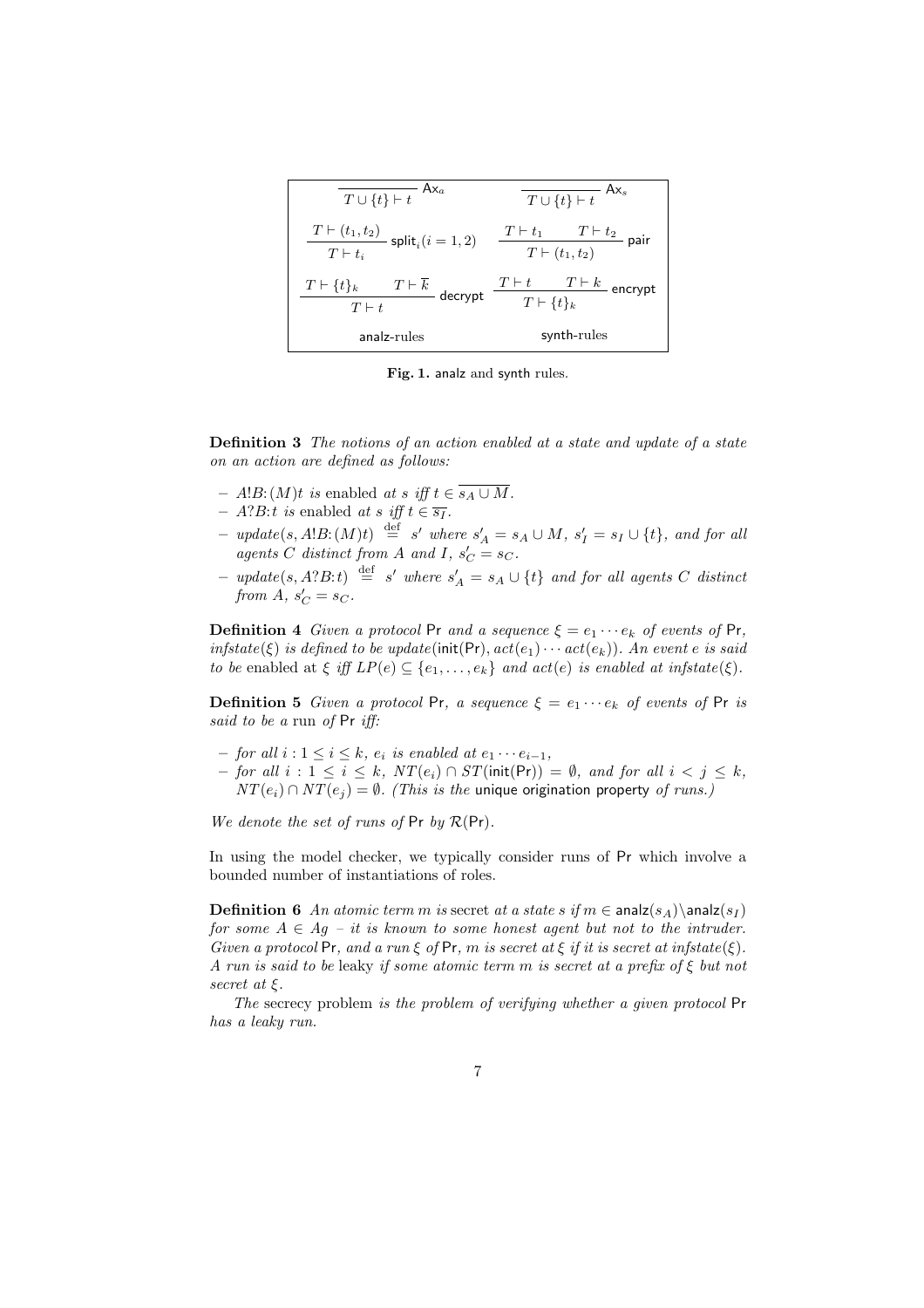### 3 Protocol verification using Spin

In this section, we discuss our Promela modelling of the Needham-Schroeder protocol, as a means of illustrating our approach. The full code can be found in the technical report [KMS05]. The general approach to verifying security protocols in model-checking tools is by now standard, and amounts to two major steps.

- Formalize the protocol.
- Formalize the behaviour of the intruder.

Our aim is to propose a methodology to achieve these two steps in a manner that can be automated, given a reasonable description of the protocol.

#### 3.1 Formalization of the protocol

As we have seen, a protocol can be described as a pattern of messages exchanged between participants playing specified roles. Each role is easily described as a proctype in Spin. What is difficult to formalize is the choice in the way these roles are instantiated in order to find flaws in the protocol.

In our approach, each role instantiation corresponds to a fresh instance of the given proctype. To account for the fact that the same agent may play multiple roles, when a proctype is instantiated we also provide it with an integer identity. The intruder has a fixed identity, 1.

In the init process, we construct at least one instance of each proctype. We then, nondeterministically, construct multiple instances of proctypes to model arbitrary configurations. For instance, in our model of the Needham-Schroeder protocol, procI, procA and procB are the proctypes for the roles intruder, role A and role B, respectively. The code in Figure 2 constructs one instance of each proctype and then upto KEY\_MAX more instances, each of which is either procA or procB.

We also have to model nonces. Rather than deal with them symbolically, as in done, for example, in [MS02], we use a shared global integer used\_nonce. Whenever a process requires a nonce, it increments this global variable and uses the corresponding value. Since protocols are usually very short and we only use a limited number of instantiations of each role, we can safely define used\_nonce as byte without running out of fresh nonces.

Public keys are implicitly identified with the identity of the agent. Thus, the public key of agent  $i$  is just  $i$ . Similarly, shared keys can be encoded using a pair of agent identities.

We use an array of proc\_chan of synchronous SPIN channels to model the actual channels in the system. Each instance of a role with identity  $i$  reads messages on channel proc\_chan[i]. As we shall see, we allow the intruder to read messages on every channel proc\_chan[i]. We could also use a model in which messages are always routed via the intruder, in which case we need to include the identity of the recipient in each message.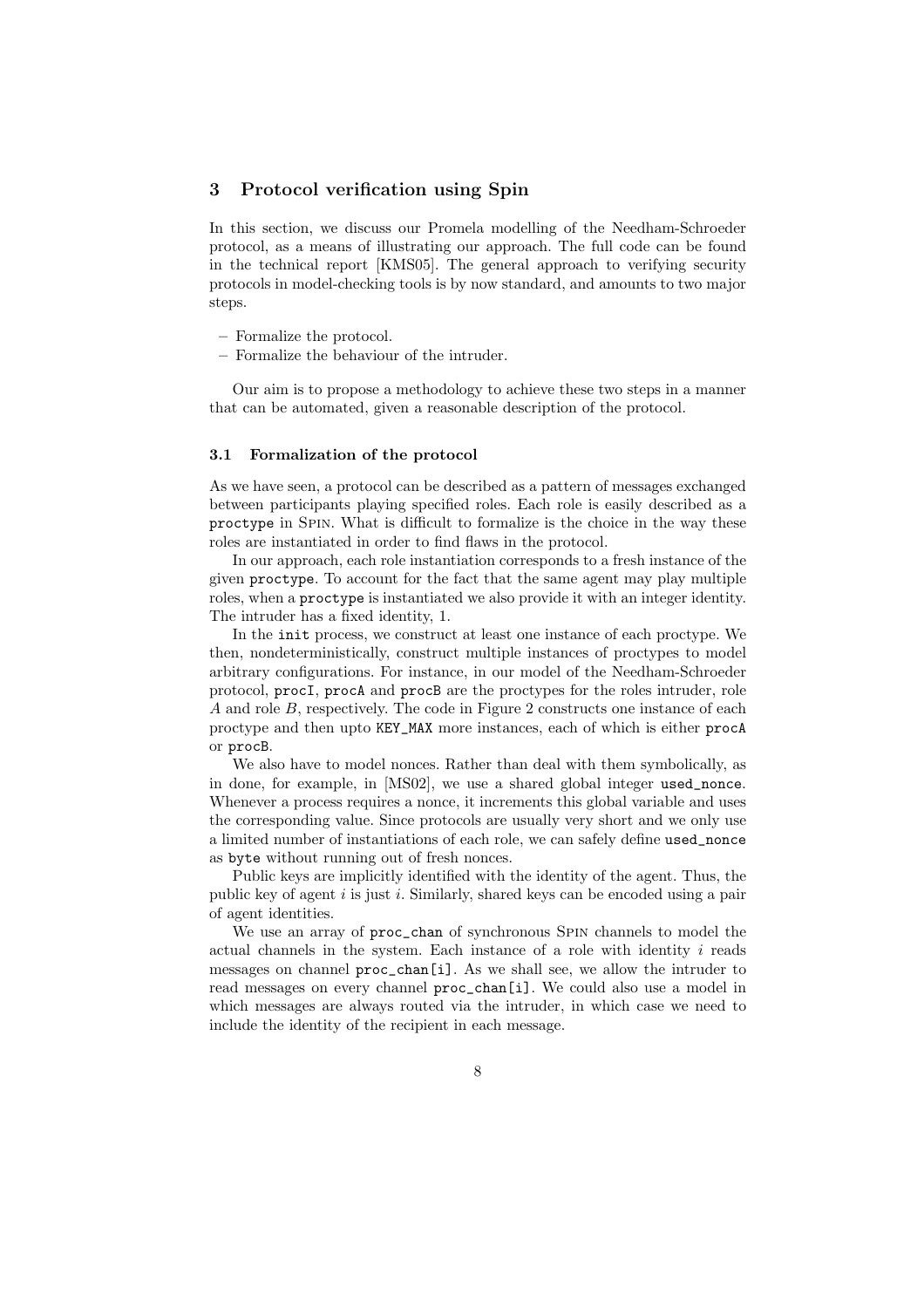```
init {
 byte j = 3;
 run procI(1); run procA(2); run procB(3);
  do /* create more processes nondeterministically */
    :: break;
    :: j++;
       if
         :: (j >= KEY_MAX) -> break;
         :: else -> if
                      :: run procA(j);
                      :: run procB(j);
                    fi.
       fi;
 od;
}
```
Fig. 2. Nondeterministic instantiation of roles

#### 3.2 Formalization of the intruder

The Dolev-Yao intruder model can be modelled by a process that repeatedly performs the following steps:

- Nondeterministically intercept a message on some channel and update its information.
- Nondeterministically generate a message on some channel using known information.

The intruder updates its information using analz rules and generates fresh messages using synth rules. In general, analz rules involve breaking up a message into its constituent parts, storing all the parts and decrypting previously stored messages using newly acquired keys. In the context of the secrecy problem described in the previous section, it suffices to use a simplified version of the Dolev-Yao intruder model in which the intruder never needs to use newly learned keys to decrypt previously stored messages. In effect, the analz phase consists of just breaking up the current message into its constituent parts and decrypting any encrypted component for which the intruder already possesses the decryption key.

Recall that we model nonces and keys using integers. We can thus model the information that the intruder knows using a boolean array indexed by integers (or pairs of integers). Whenever the intruder intercepts a message, the analz rules determine how these arrays are updated.

We also need to record stored messages. One approach would be to have a boolean array indexed by all combinations of message contents, where an entry is true whenever the corresponding message has been seen by the intruder.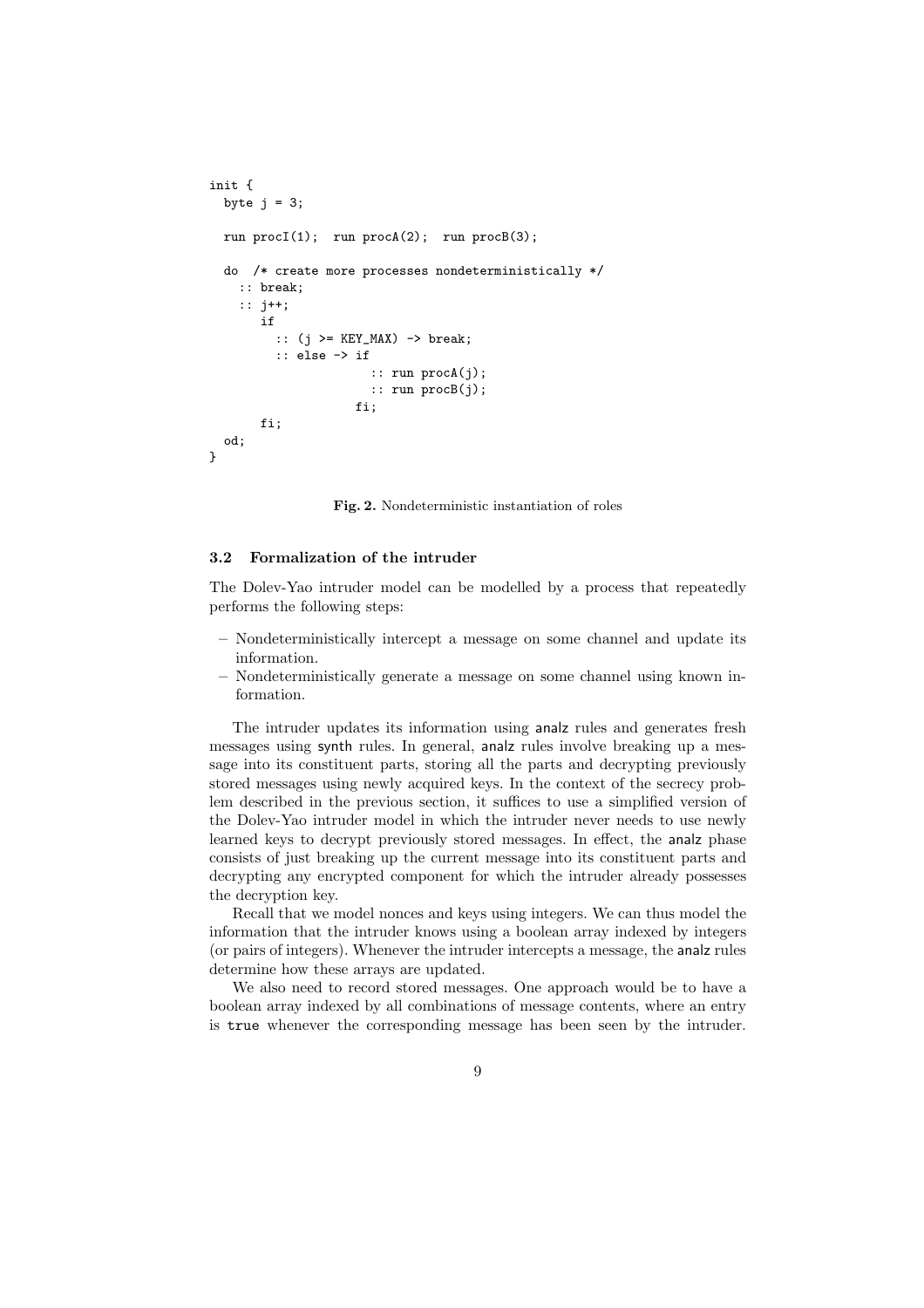However, since we are looking at a limited number of interleavings of relatively short sequences of messages, it is more efficient to just maintain a list of stored messages in an array.

Generating a message amounts to nondeterministically choosing a recipient, a message type and populating each field in the corresponding message with some known information of the appropriate type. Alternatively, the intruder could simply replay an entire stored message.

### 3.3 Formalization of the secrecy property

Recall that a secret is formally defined as information that is introduced during the run of the protocol by an honest agent but which is not known to the intruder at the time of its introduction. A secret leaks if it is intercepted by the intruder after having been sent by its originator to some other honest agent in the system.

We could also consider situations in which the secret leaks directly to the intruder. For instance, A could generate a nonce  $n_A$  that is sent unencrypted and is intercepted by the intruder. We do not consider this to be an unintended leakage of a secret. It is not difficult to modify our approach to consider such situations also as leakage of secrets.

Since we keep track of the information that the intruder knows, it is quite straightforward to flag an error when the intruder learns new information. To ensure that this meets our definition of when a secret leaks, for each secret nonce (respectively, key) i, we set the boolean nonce\_introduced[i] (respectively, key introduced [i]) to true when i is first received by any agent. In the Needham-Schroeder protocol, we are only interested in loss of secrecy for nonces, so we have the following code to flag loss of secrecy. This code is invoked whenever the intruder sets known\_nonce[k] to true.

```
inline modifyFlawStatus(k) {
  if
    :: (nonce_introduced[k] == true) ->
       flaw = true:
    :: else -> skip;
  fi;
}
```
We can then write a generic verification condition for loss of secrecy in LTL as  $\lceil \cdot | f \cdot \text{law} \rceil$ .

#### 3.4 Some experimental results

When we ran our Promela code for the Needham-Schroeder protocol through Spin, it discovered Lowe's attack, as shown in Figure 3. Notice that this counterexample only uses the basic 3 processes created initially, even though the Promela code permits the creation of additional role instantiations.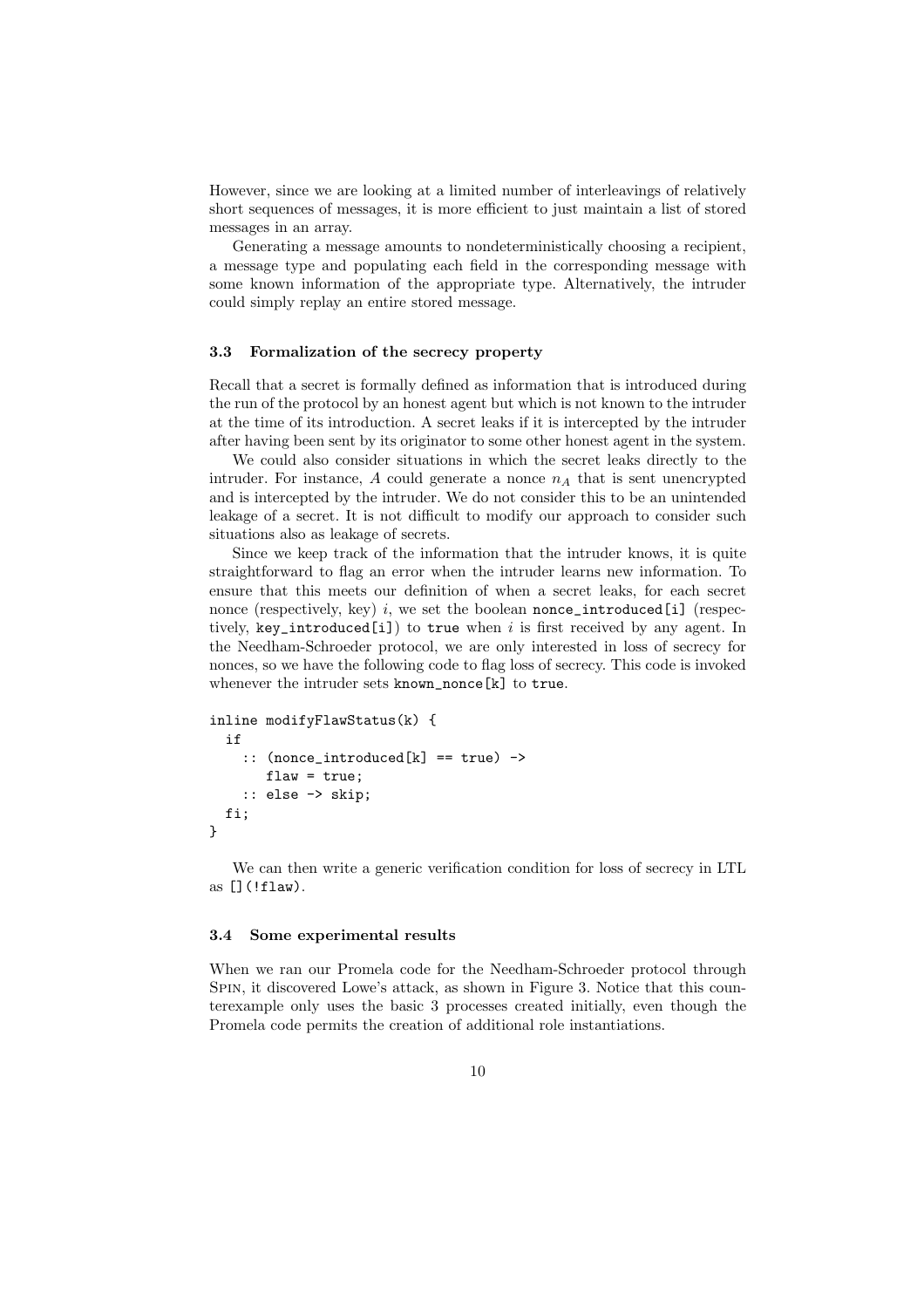

Fig. 3. Lowe's attack on the Needham-Schroeder protocol, discovered by Spin

We also ran a modified version of this code in which the system necessarily generated 3 instantiations each of roles  $A$  and  $B$ . Interestingly, the counterexample reported by Spin corresponds to Lowe's attack involving the intruder and the last two copies of  $A$  and  $B$ , with some irrelevant intervening messages between the other instances of  $A$  and  $B$ , as shown in Figure 4. When SPIN was asked to find the shortest counterexample, it found the version of Lowe's attack involving just the first three processes.

#### 3.5 Comparison with earlier approaches

Ours is not the first attempt to use Spin to verify protocols. Another attempt is described in [MS02]. In the earlier approach, instead of using synth and analz rules to describe the behaviour of the intruder, the intruder is allowed to generate arbitrary messages. Static analysis is used to limit the intruder's choices to "useful" messages. Nonces and other data are handled using symbolic names. Finally, the security property is formulated explicitly, keeping in mind the nature of the protocol. Though the authors claim that their approach can be automated, all of these factors appear to indicate the need for manual analysis before invoking Spin.

In contrast, our approach formulates the intruder and the security property in a sufficiently generic manner that the Promela code for verifying a protocol can, in principle, be synthesized automatically from a suitable description of the protocol, using a system such as CAPSL [DMR00] or Casper [Low98].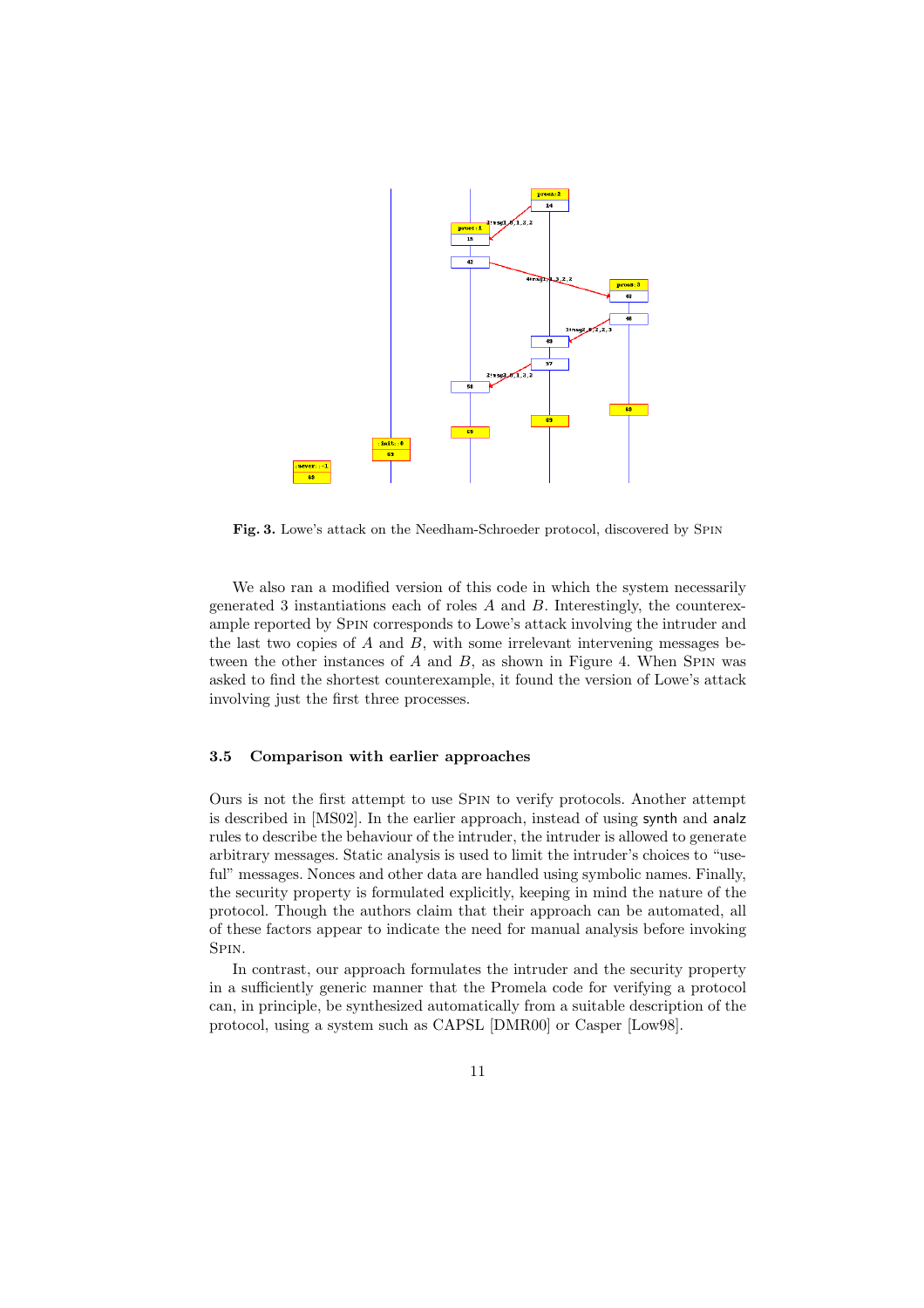

Fig. 4. Lowe's attack with 6 processes

# 4 A simpler intruder model for secrecy properties

We now formalize the simplified intruder used in our Promela model and prove that it is as powerful as the Dolev-Yao intruder, as far as violating the secrecy property of Definition 6 is concerned.

In what follows, for ease of notation, we fix a protocol Pr which has a leaky run, and fix a leaky run  $\xi = e_1 \cdots e_k$  of Pr of shortest length. For all  $i : 1 \le i \le k$ , we let  $t_i$ ,  $\xi_i$  and  $T_i$  denote  $term(e_i)$ ,  $e_1 \cdots e_i$  and  $(infstate(\xi_i))_I$ , respectively. We let  $T_0$  denote  $C \cup K_I$ . For all  $i \leq k$ , define  $T_i'$  and  $N_i$  by induction as follows:  $T_0'=N_0=\mathsf{C}\cup K_I,$   $T_{i+1}'=T_i'\cup$  analz $(\{t_{i+1}\}\cup N_i)$  and  $N_{i+1}=T_{i+1}'\cap T_0.$  In other words, after every event  $e_i$ , the intruder stores the nonces and keys known till now in  $N_i$ . As soon as  $e_{i+1}$  is seen, the keys from  $N_i$  are used to decrypt  $t_{i+1}$ and learn more nonces and keys.

**Lemma 7** There is some atomic term  $n_0$  which is secret at  $\xi_{k-1}$  and which belongs to  $N_k$ . Further, for all  $i \leq k$ , if  $e_i$  is a receive event then  $t_i \in \text{synth}(T_i')$ .

*Proof.* Since  $\xi$  is a leaky run of shortest length, none of its proper prefixes is a leaky run and hence it is clear that for all  $i < k$ ,  $\xi_i$  is not leaky, which means that none of the terms known to the intruder at the end of  $\xi_i$  is a secret at  $\xi_j$  for any  $j < i$ . In other words, for all  $i : 1 \le i < k$  and for all  $m \in \text{analz}(T_i) \setminus \text{analz}(T_{i-1}),$  $m \notin \mathsf{C}$ ,  $m \notin K_A$  for any  $A \in Ag$ , and  $m \notin ST(t_i)$  for any  $j < i$ .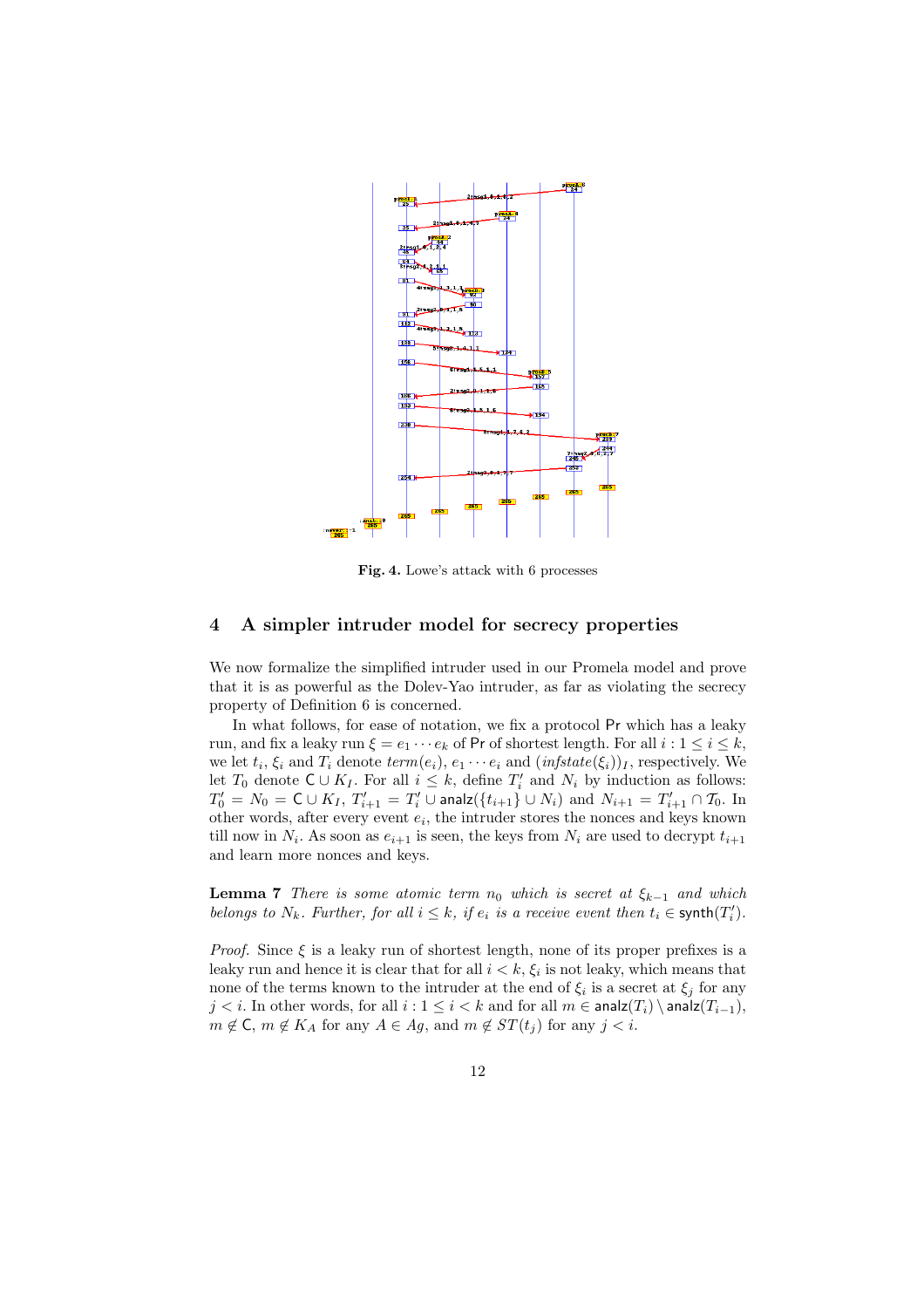Let  $m_0$  be a secret at  $\xi_{k-1}$  which belongs to analz(T<sub>k</sub>) (and, of course, does not belong to analz $(T_{k-1})$ ). Let  $\pi$  be an analz-proof of  $T_k \vdash m_0$ , such that for all subproofs  $\pi_1$  of  $\pi$ , if  $T_k \vdash t$  labels the root of  $\pi_1$  and  $t \in \text{analz}(T_i) \setminus \text{analz}(T_{i-1})$ for some  $i \leq k$ , then all the leaves of  $\pi_1$  are labelled only by terms  $t_j$  for  $j \leq i$ . Let  $\varpi$  be a subproof of  $\pi$  whose root is labelled  $T_i \vdash n_0$  for some  $n_0$  which is secret at  $\xi_{k-1}$ , and such that none of the terms labelling the nonroot nodes of  $\overline{\omega}$  is a secret at  $\xi_{k-1}$ .

We now prove by induction on the structure of  $\varpi$  the claim that for all terms t labelling a node of  $\varpi$ ,  $t \in T'_i$  for the least i such that  $t \in \text{analz}(T_i)$ . Once we prove this claim, it immediately follows that  $n_0 \in T'_k$  and, since  $n_0 \in T_0$ ,  $n_0 \in N_k$ . Further let  $e_i$  be a receive event for some  $i \leq k$ . Then from the admissibility conditions it is clear that  $t_i \in T_{i-1} = \text{synth}(\text{analz}(T_{i-1}))$ . But it is an easy consequence of the claim that  $\text{analz}(T_j) \subseteq T'_j$  for all  $j < k$ , and it immediately follows from this that  $t_i \in \text{synth}(T'_{i-1})$ .

We now turn to the proof of the claim. There are three cases to consider.

- The base case is when t labels a leaf node of  $\varpi$ . But this means that there is some  $i \leq k$  such that  $t = t_i$ . By our assumption on  $\pi$ , it is clear that  $t \notin \textsf{analz}(T_{i-1})$ . Therefore i is the least number such that  $t \in \textsf{analz}(T_i)$ . Clearly enough,  $t \in T'_i$  as well.
- The other case is when t labels the conclusion of a split rule. Let  $i$  be the least number such that  $t \in \text{analz}(T_i)$ . Let  $t'$  label the premise of the rule. Let i' be the least number such that  $t' \in \text{analz}(T_{i'})$ . By our assumptions on  $\pi$ , it is clear that  $i' \leq i$ . By the induction hypothesis  $t' \in T'_{i'} \subseteq T'_{i}$ . From this another application of the split rule tells us that  $t \in T_i'$ .
- The most interesting case is when t labels a conclusion of a decrypt rule. Let i be the least number such that  $t \in \text{analz}(T_i)$ . Clearly  $\{t\}_k$  and  $\overline{k}$  label the premises of the rule, for some key k. Let  $i'$  and  $i''$  be the least numbers such that  $\{t\}_k \in \text{analz}(T_{i'})$  and  $k \in \text{analz}(T_{i''})$ . By our assumptions on  $\pi$ , it is clear that  $i' \leq i$  and  $i'' \leq i$ .

Now it cannot be the case that  $i' < i''$ . This is because, letting j be the least number such that k occurs as a subterm of  $t_j$ , it is easy to see that  $j \leq i'$ , and  $\{k,\overline{k}\}\subseteq \mathsf{analz}((\mathit{infstate}(\xi_j))_A)$  for some  $A \in Ho$ . Now, since  $i''$  is the least number such that  $k \in \text{analz}(T_{i''})$ , this means that k is a secret at  $\xi_j$ , which is a contradiction because it labels a nonroot node of  $\varpi$ . Therefore  $i'' \leq i'.$ 

By the induction hypothesis  $\{t\}_k \in T'_{i'}$  and  $\overline{k} \in T'_{i''}$ . If  $i'' < i'$ , then  $\overline{k}$ would belong to  $T'_{i'-1}$  and hence to  $N_{i'-1}$  (since  $\overline{k} \in \mathcal{T}_0$ ). Then it is easy to see that  $t \in T'_{i'} \subseteq T'_{i}$ , as desired. On the other hand, if  $i' = i''$  then  $\{\{t\}_k,\overline{k}\}\subseteq \mathsf{analz}(\{t_{i'}\}\cup N_{i'-1}),$  and hence  $t\in \mathsf{analz}(\{t_{i'}\}\cup N_{i'-1})\subseteq T'_{i'}\subseteq T'_{i},$ as desired.

The above lemma shows that whenever a Dolev-Yao intruder captures a secret, so does an intruder that does not decrypt earlier messages using keys it has learnt later. This justifies the intruder model of Section 3.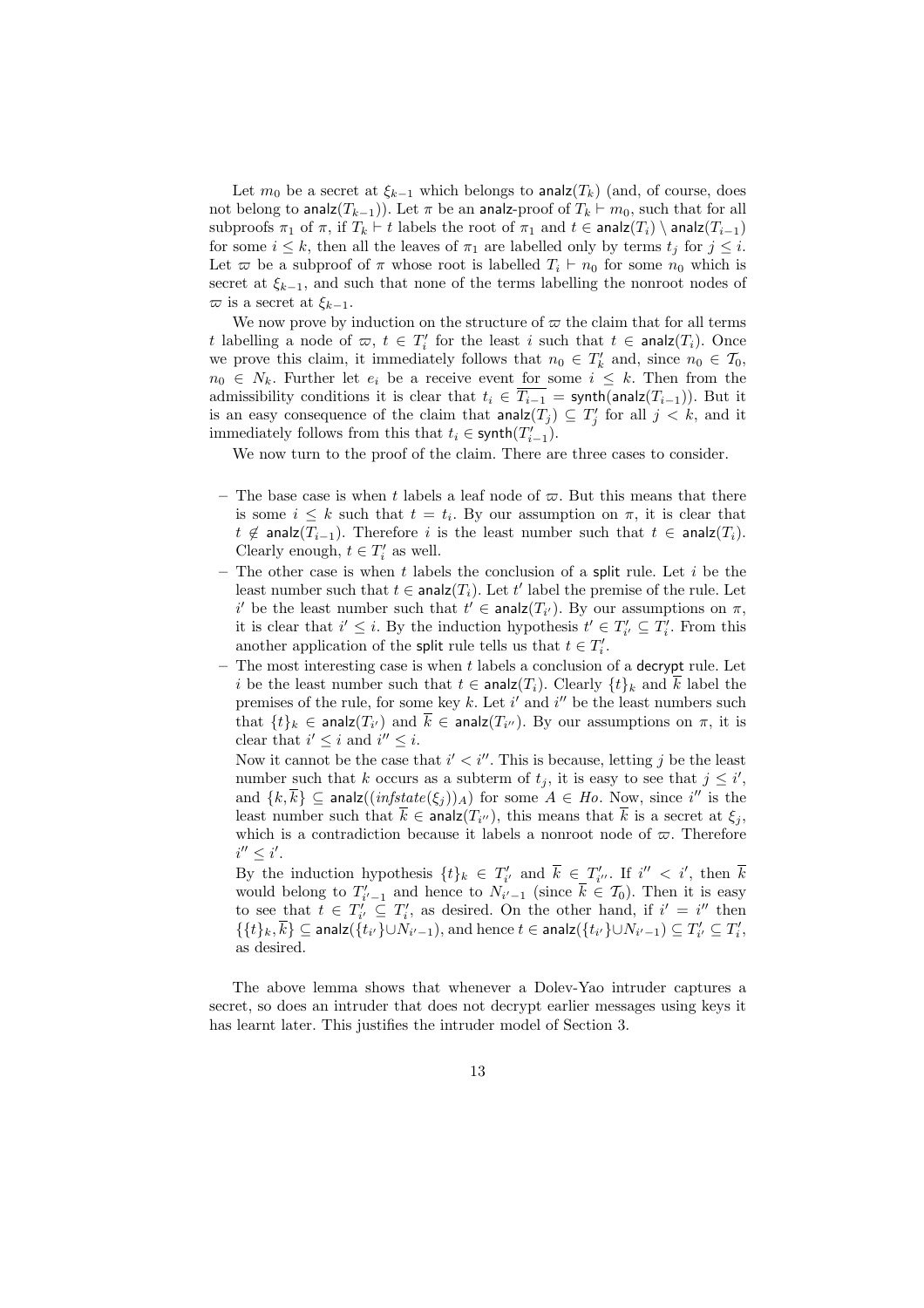# 5 Conclusion

We have described an approach for generic verification of secrecy properties of security protocols using Spin. For some protocols, correctness is described in terms of authentication rather than secrecy. We do not yet have a uniform method for describing authentication properities in our framework. We have also not yet embarked on the ambitious programme of writing a compiler from a specification language such as CAPSL into Spin to automatically generate verification models for arbitrary protocols.

## References

- [ALV02] Roberto M. Amadio, Denis Lugiez, and Vincent Vanackère. On the symbolic reduction of processes with cryptographic functions. Theoretical Computer Science, 290(1):695-740, 2002.
- [AN95] Ross Anderson and Roger M. Needham. Programming Satan's computer. In Computer Science Today, volume 1000 of Lecture Notes in Computer Science, pages 426–441, 1995.
- [AN96] Martin Abadi and Roger M. Needham. Prudent engineering practices for cryptographic protocols. IEEE Transactions on Software Engineering, 22:6– 15, 1996.
- [AT91] Martin Abadi and Mark Tuttle. A Semantics fo a Logic of Authentication. In Proceedings of the 10th ACM Annual Symposium on Principles of Distributed Computing, pages 201–216, Aug 1991.
- [BAN90] Michael Burrows, Martin Abadi, and Roger M. Needham. A logic of authentication. ACM Transactions on Computer Systems, 8(1):18–36, Feb 1990.
- [Bol97] Dominique Bolignano. Towards a mechanization of cryptographic protocol verification. In Proceedings of CAV'97, volume 1254 of Lecture Notes in Computer Science, pages 131–142, 1997.
- [BP03] Bruno Blanchet and Andreas Podelski. Verification of Cryptographic Protocols: Tagging Enforces Termination. In Andrew D. Gordon, editor, Proceedings of FoSSaCS'03, volume 2620 of Lecture Notes in Computer Science, pages 136–152, 2003.
- [CJ97] John Clark and Jeremy Jacob. A survey of authentication protocol literature. Electronic version available at http://www.cs.york.ac.uk./∼jac, 1997.
- [DLMS99] Nancy A. Durgin, Patrick D. Lincoln, John C. Mitchell, and Andre Scedrov. The undecidability of bounded security protocols. In Proceedings of the Workshop on Formal Methods and Security Protocols (FMSP'99), 1999.
- [DMR00] G. Denker, J. Millen, and H. Ruess. The CAPSL Integrated Protocol Environment. Technical Report SRI-CSL-2000-02, SRI, October 2000. Available at http://www.csl.sri.com/users/millen/capsl.
- [DMTY97] Mourad Debbabi, Mohamed Mejri, Nadia Tawbi, and Imed Yahmadi. Formal automatic verification of authentication protocols. In Proceedings of the First IEEE International Conference on Formal Engineering Methods (ICFEM97). IEEE Press, 1997.
- [DY83] Danny Dolev and Andrew Yao. On the Security of public-key protocols. IEEE Transactions on Information Theory, 29:198–208, 1983.